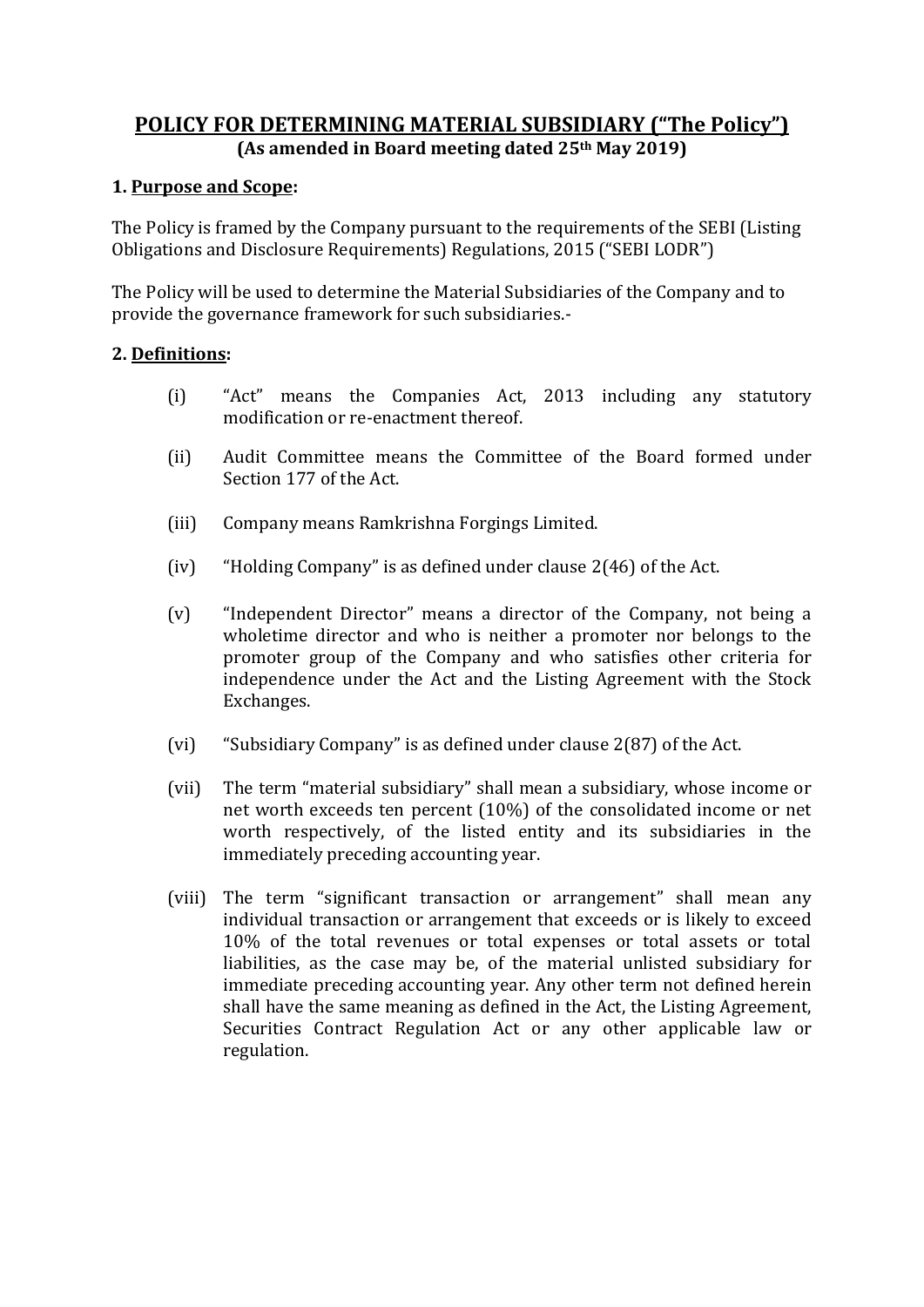## **3. Policy**

- **a)** A subsidiary shall be a "Material" subsidiary, if:
	- i) whose income exceeds ten percent of the consolidated income , of the listed entity and its subsidiaries in the immediately preceding accounting year.
	- ii) whose net worth exceeds ten percent of the consolidated net worth, of the listed entity and its subsidiaries in the immediately preceding accounting year.
- **b)** At least one independent director on the board of directors of the listed entity shall be a director on the board of directors of an unlisted material subsidiary, whether incorporated in India or not.
	- Explanation- For the purposes of this clause the term "material subsidiary" shall mean a subsidiary, whose income or net worth exceeds twenty percent of the consolidated income or net worth respectively, of the listed entity and its subsidiaries in the immediately preceding accounting year.

## **4. Governance framework:**

- i. The Audit Committee of Board of the Company shall review the financial statements, in particular, the investments made by the unlisted subsidiary Company. -
- ii. The minutes of the Board Meetings of the Unlisted Subsidiary Companies shall be placed before the Board of the Company.
- iii. The management shall periodically bring to the attention of the Board of Directors of the Company, a statement of all Significant Transactions and Arrangements entered into by the unlisted subsidiary company.
- iv. One Independent Director of the Company shall be a director on the Board of the Material Subsidiary Company.
- v. The management shall present to the Audit Committee annually the list of such subsidiaries together with the details of the materiality defined herein. The Audit Committee shall review the same and make suitable recommendations to the Board.
- vi. the material unlisted subsidiaries incorporated in India shall undertake secretarial audit and shall annex with its annual report, a secretarial audit report, given by a company secretary in practice.